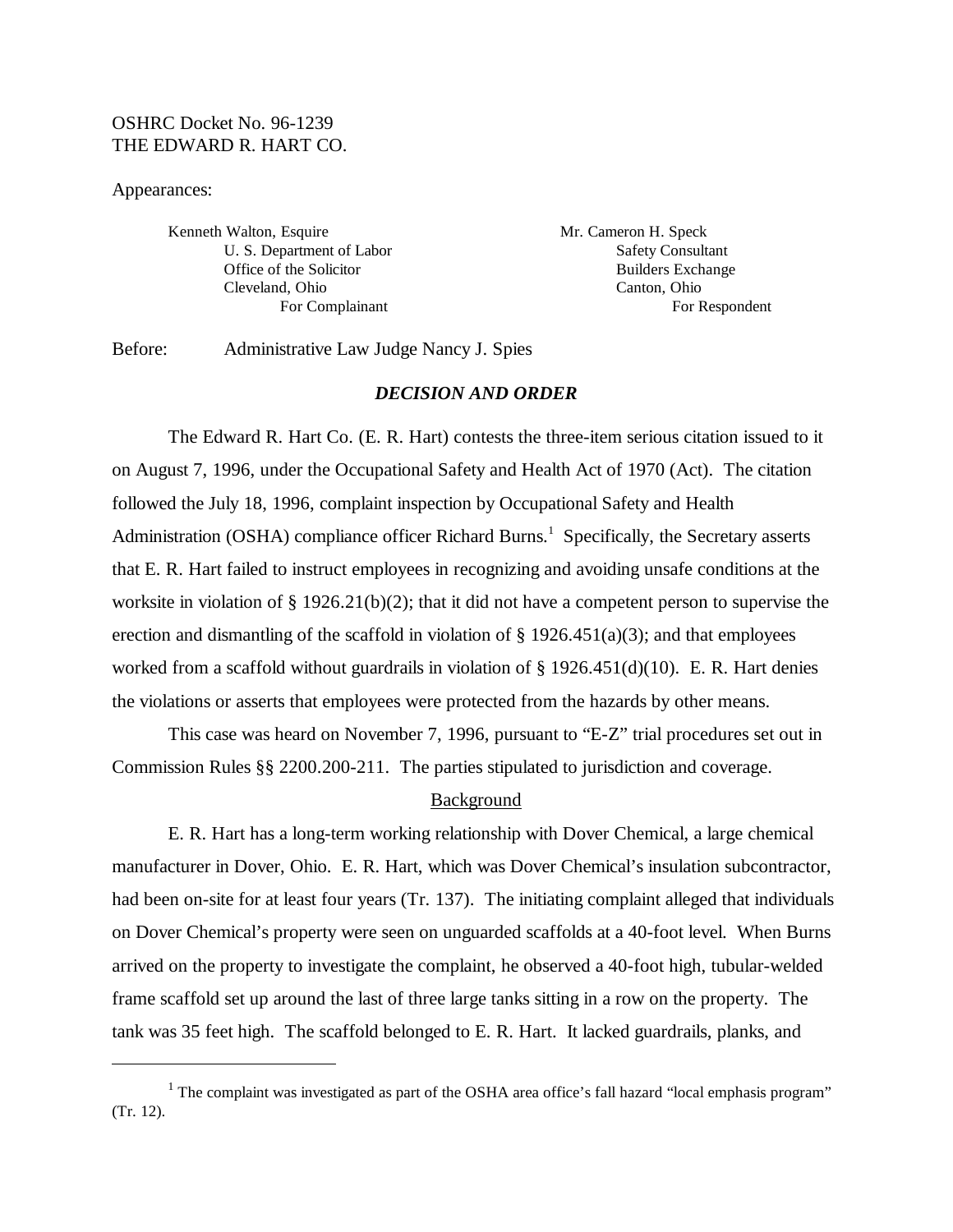cross-bracing at various levels. No employees were on the scaffold (Exh. C-1; Tr. 12, 16, 19-25, 42).

E. R. Hart recently insulated these three tanks, completing the last tank a week before OSHA's inspection. Employees had erected scaffolding for each of the three tanks in turn. It is the third tank's scaffold which is at issue here. Working from the scaffold, employees insulated the tank by first applying an insulating material to the outside of the tank and then banding the insulation to the tank (Tr. 75-76, 80-81). Although E. R. Hart had not yet dismantled the scaffold, its foreman, Timothy White, placed a sign on the scaffold which read, "In the Process of Being Taken Down. Stay Off " (Tr. 131).

Employees from other crafts borrowed parts from the scaffold for their own uses (Tr. 25, 30). The Secretary does not claim that employees were on the scaffold while it was without proper cross-bracing or while it was less than fully-planked. He does contend that employees worked on the scaffold at points where it was without guardrails at the 20-foot and 40-foot levels.

### *The Scaffolding*

At the "corners" of the last tank, employees erected tubular welded frame scaffold "towers" (Exh. C-1). The towers supported a work deck (variously called a walkboard, work platform or plank). The work deck spanned the approximate 20 to 25 foot horizontal distance between two scaffold towers at opposite corners of the tank  $(Exh. C-1).<sup>2</sup>$  Although the work deck had receptacles for guardrail posts, no guardrails were installed across it. One side of the work deck faced the tank and the other was open. Before going onto the work deck, employee Jimmy White ran a steel cable across its open end from one scaffold tower to the other, stringing the cable over and around the cross bracing (Exh. C-1; Tr. 102). Jimmy White knew that the cable was not a substitute for guardrails but wanted "an extra hand line" in back of him when he worked from the deck (Tr. 103).

## *Initial Disputes*

The parties initially dispute whether the scaffold had guardrails for exposed locations; and if it did not, whether employees tied off while at those locations. To answer the first question in the negative, the Secretary relies on its videotaped interviews of employees, which were consistent and direct. In spite of the speculation by E. R. Hart's consultant that guardrails could

<sup>&</sup>lt;sup>2</sup> The distance was estimated by counting the bottom rungs of the walkboard (Exh. C-1).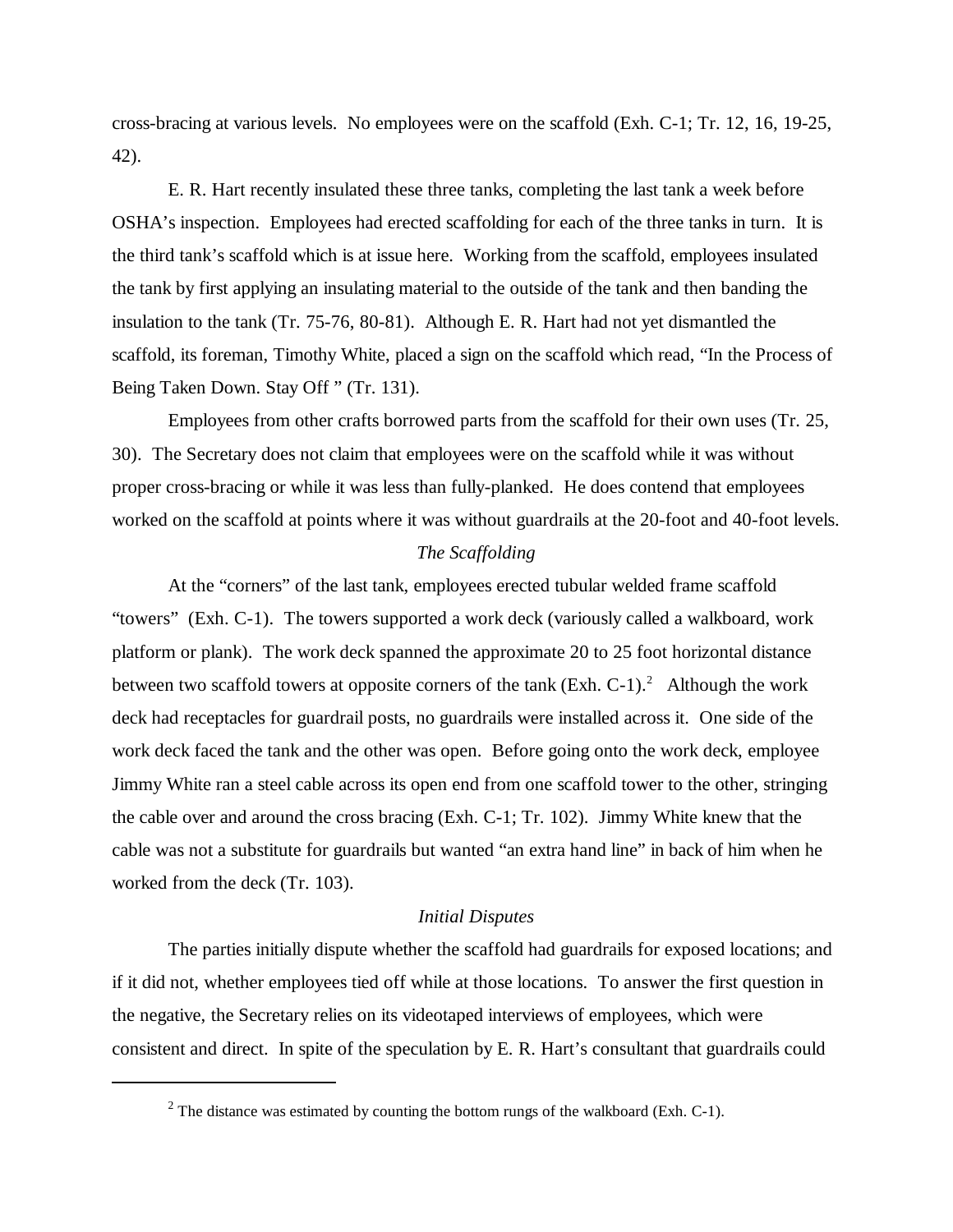have been removed by other crafts after the work was completed, the employees candidly admitted that portions of the scaffold work deck lacked guardrails while they worked from it (Exh C-1; Tr. 23, 30, 33, 93).

As to the second question, employee witnesses were also credible as to the fact they tied off while on the scaffold. Even though two of the three employees interviewed by Burns did not mention being tied off, each testified at hearing that had they been asked, they would have explained that they were tied off with harnesses and lanyards (Tr. 96, 124, 138). The third interviewed employee, foreman Timothy White,<sup>3</sup> referred to the employees' use of harnesses in his jobsite interview, as follows (Exh. C-1; Tr. 33):

- Q. Why didn't you put guardrails on it?
- A. I didn't really have them. I had full scaffolding . . . I mean, I just though I had a safety harness.

Dover Chemical had a workrule which E. R. Hart's employees interpreted as requiring them to use harnesses with lanyards whenever they were 10 feet or more above ground, regardless of whether guardrails were installed (Tr. 100, 130). In sum, employees worked at locations without guardrails but were tied off to something while there.<sup>4</sup>

# **Item 1: § 1926.21(b)(2)--Safety training**

The Secretary alleges that E. R. Hart failed to provide its employees with necessary training in violation of § 1926.21(b)(2), so that they could recognize and avoid fall hazards from scaffolds. The standard provides:

(b) Employer responsibility. (2) The employer shall instruct each employee in the recognition and avoidance of unsafe conditions and the regulations applicable to his work environment to control or eliminate any hazards or other exposure to illness or injury.

E. R. Hart did not have its own fall protection training program (Tr. 71). Although E. R. Hart allegedly had a written safety program, the contents of that program are unknown. Nor was

<sup>&</sup>lt;sup>3</sup> Timothy and Jimmy White are brothers.

<sup>&</sup>lt;sup>4</sup> As discussed *infra*, the mere fact that employees tied off at a location that should have been protected by guardrails does not end the inquiry.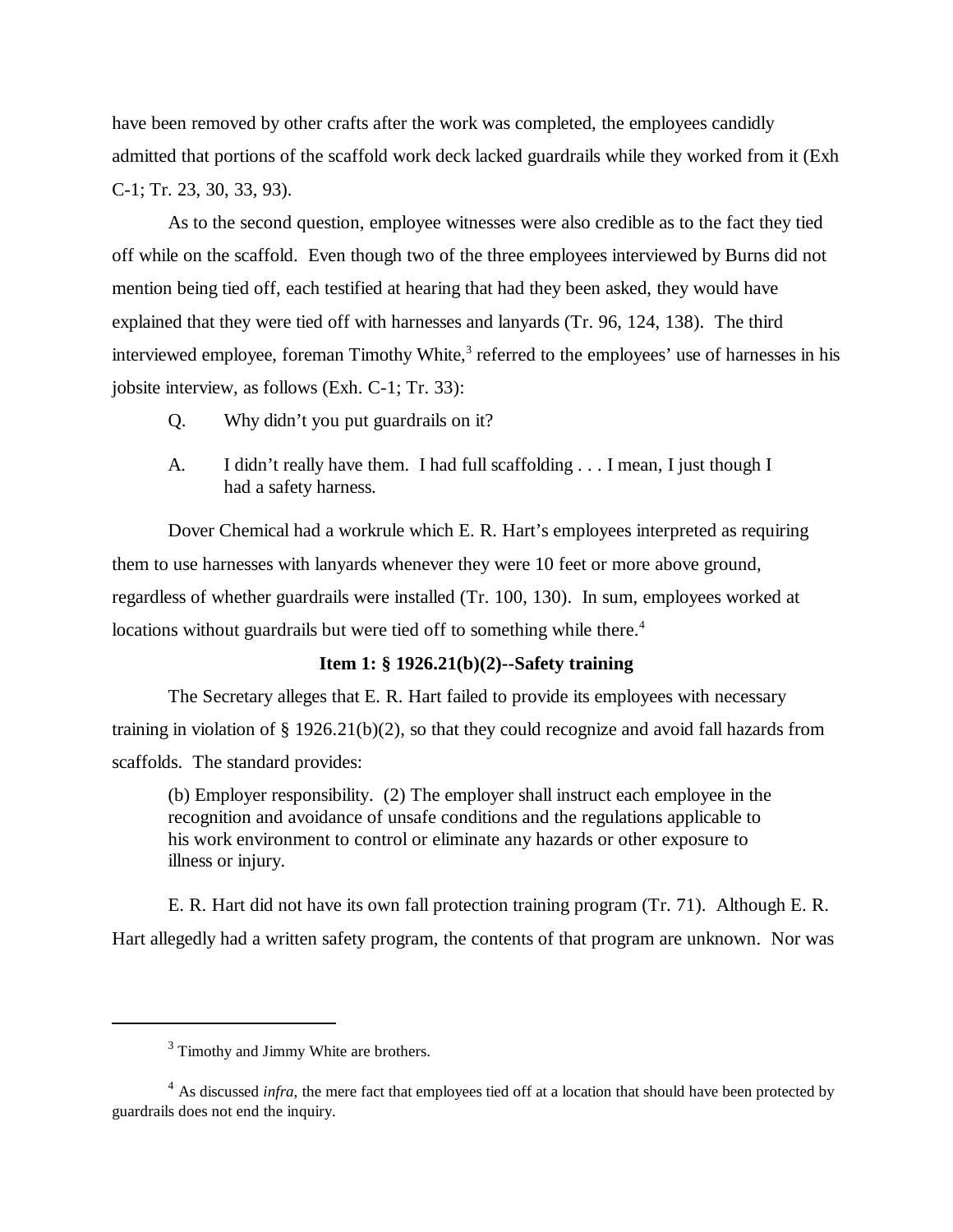the program distributed all employees. As E. R. Hart's vice-president, Michael Mann, explained (Tr. 72):

- Q: When? When is [the written safety program] given to employees?
- A: I mean, off and on, we hire guys, get rid of guys. So, I mean, all of them don't get them. If I know they're not going to be there very long, they won't get them.

Even the testimony of foreman Timothy White that he periodically conducted limited safety meetings "on ladders, drills, extension cords," is given little weight (Tr. 131). In Timothy White's jobsite interview, he indicated that he "did not have any job safety meetings or anything like that" (Tr. 34). The other interviewed employees confirmed the lack of safety meetings or training. Doan had "no idea" if E. R. Hart even had a policy on scaffold erection (Tr. 24, 26, 28).

E. R. Hart's employees were hired out of the union hall (Tr. 55). It contends, therefore, that it properly relied on a union-sponsored apprenticeship program to train its employees in fall protection. The facts of this case amply demonstrate the fallacy of such reliance. The White brothers received their apprenticeship training so long ago that they did not recall that they had it. Timothy White had to be reminded by his apprenticeship teacher that the subject was even covered (Tr. 87, 137). Jimmy White did not know why there were no guardrails but strung the wire cable for something to hold on to. Both Whites emphasized that the insulation work at each level lasted a short time--only 15 minutes or so (Tr. 30, 102, 129). Brevity of exposure does not justify dispensing with requirements put in place for employee safety. Presumably, more recent safety instruction would have kept this fact in the forefront of the employees' awareness.

Employee Doan, on the other hand, was in the second year of his apprenticeship training. The apprenticeship program did not address the subject of scaffolding, fall hazards or fall protection until some time later in the four-year program. E. R. Hart did not seek information about the extent of a particular employee's union training when each was hired. It did not consider that to be an appropriate area of inquiry. In Doan's case, however, E. R. Hart knew that Doan's apprenticeship training had not yet covered scaffolding and fall protection (Tr. 91, 143).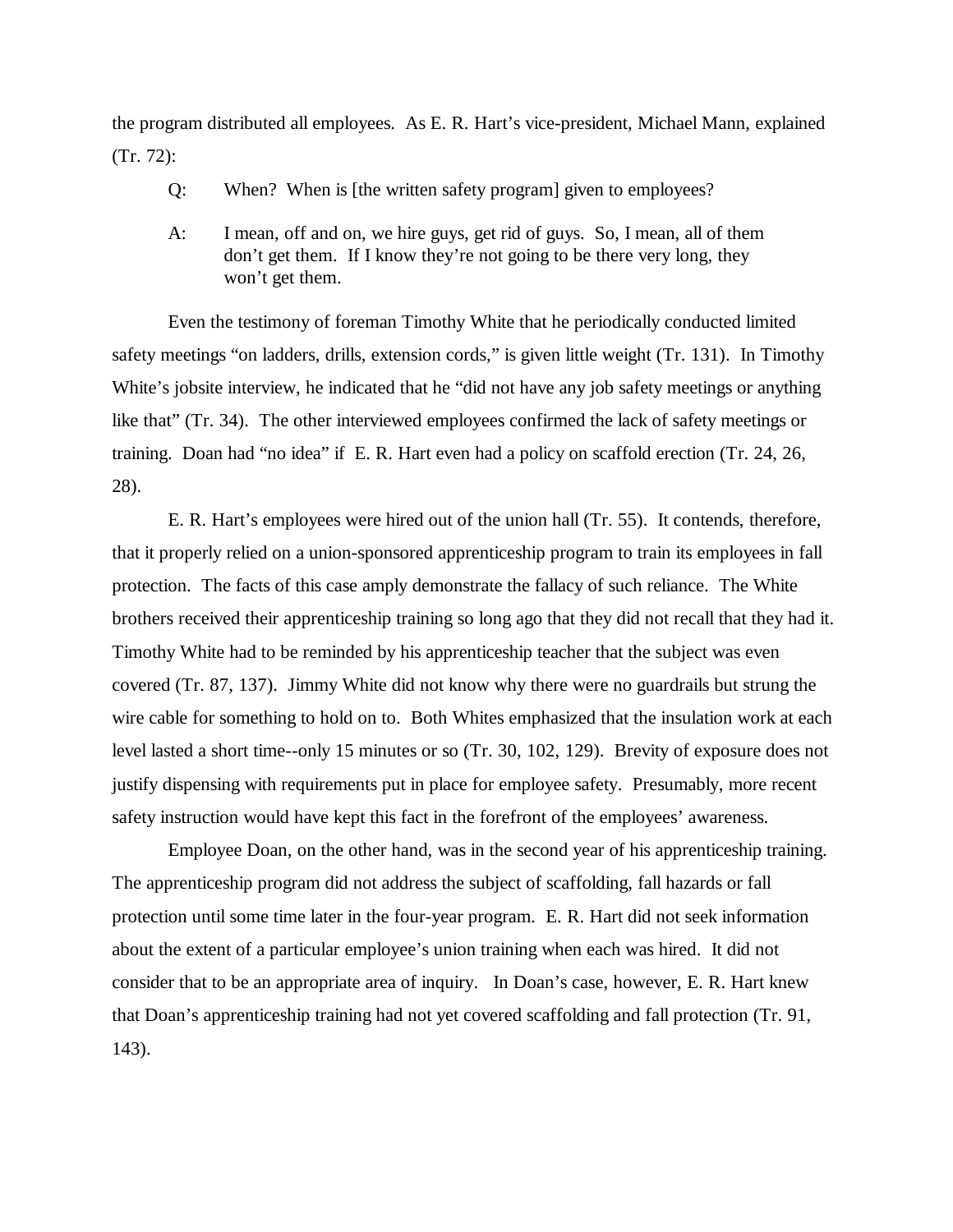E. R. Hart's work often entailed rigging and working at heights from scaffolding. The standard is written as "*Employer* responsibility." It does not address the responsibility of the collective bargaining representative or of anyone else. An employer must provide satisfactory training even if the employees are experienced. *Ford Development*, 15 BNA OSHC 2003, 2009-10 (No. 90-1505, 1992). Just as E. R. Hart seeks to train employees to apply insulation to meets its contractual duties to other companies, it must also fulfill a duty to train them in safety procedures consistent with use of the materials, equipment, and procedures of its business. E. R. Hart could not rely on union training.

E. R. Hart failed to comply with the standard. Since employees worked at heights of up to 40 feet, the lack of information and training could result in a fall causing serious bodily injury or death. The violation is affirmed as serious.

### *Penalty*

Section  $11(i)$  of the Act requires the Commission to give "due consideration" to the size of the employer's business, the gravity of the violation, the good faith of the employer, and the history of previous violations in determining the appropriate penalty. *J. A. Jones Constr. Co.,* 15 BNA OSHC 2201, 2213-14 (No. 87-2059, 1993). These factors are not necessarily accorded equal weight. The gravity of the violation is the primary element in the penalty assessment. *Trinity Indus.,* 15 BNA OSHC 1481, 1483 (No. 88-691, 1992).

At the time of the inspection E. R. Hart employed 37 individuals in its three divisions; the insulation division employed 15. The Secretary considered E. R. Hart to be a small employer and gave a 60 percent credit for size. Weighing against a finding of good faith is the fact that E. R. Hart provided no formal or informal safety and health instruction for its employees. It cooperated with OSHA's inspection, however, which is a positive factor in an evaluation of good faith. E. R. Hart had not been previously inspected and had no history of serious violations.

Considerations of gravity include the precautions taken against injury and the likelihood that any injury would result. Although employees were inadequately trained in fall hazard recognition, the fact that they tied off when higher than 10 feet was an attempt to lessen the hazard (a factor which the Secretary did not consider). When an employee fails to recognize danger signals, he or she is less able to avoid hazards inherent in working from heights. A penalty of \$1,000 is assessed.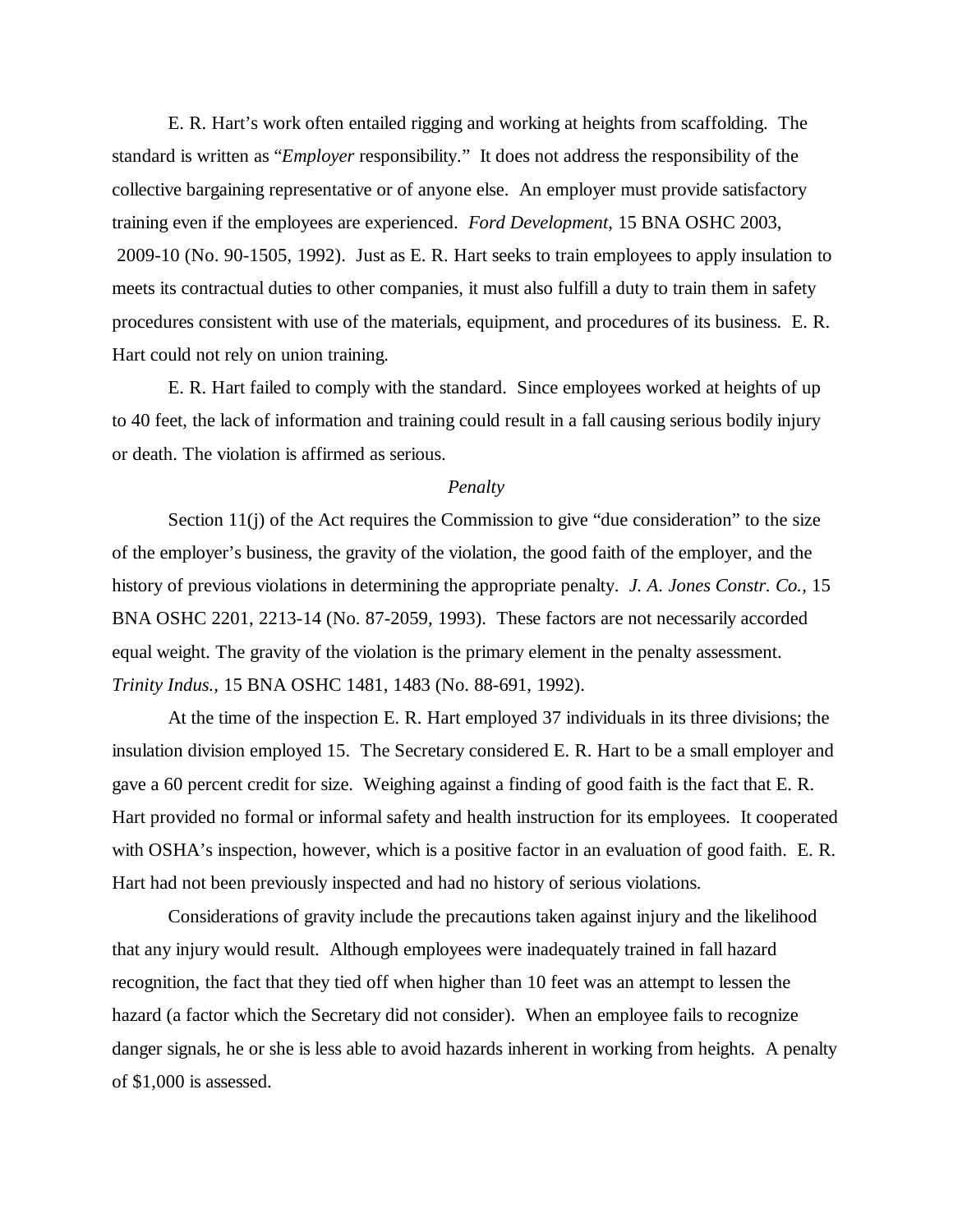### **Item 2: 1926.451(a)(3) -- competent person**

The Secretary charges that there was no competent person to supervise the erection and dismantling of the scaffold in violation of  $\S 1926.451(a)(3)$ . E. R. Hart asserts that a competent person properly supervised the activity. The standard requires:

(a) "General requirements . . .." (3) No scaffold shall be erected, moved, dismantled, or altered except under the supervision of competent persons.

The scaffold was erected by three employees under the supervision of foreman Timothy White (Tr. 106). Was White a "competent person" within the meaning of the standard? Section 1926.32(f) defines competent person as:

one who is capable of identifying existing and predictable hazards in the surroundings or working conditions which are unsanitary, hazardous, or dangerous to employees, and who has authorization to take prompt corrective measures to eliminate them.

The Secretary asserts that Timothy White was not trained in the erection or dismantling of scaffolds. He also argues that if the union trained White in he past, White did not recall it. In any event, Burns testified that the apprenticeship training provided by the union, as set forth in union's "Insulator's Safety Manual" (Exh. R-4), lacked the level of sophistication necessary to train a competent person (Tr. 146).

The scaffold Timothy White and his crew erected was missing guardrails from an important portion of the scaffold. Timothy White explained this by noting that he "didn't have them" and that he "d[id]n't know" why he had not put them up (Tr. 33, 35). According to the Secretary, White either failed to recognize the danger; or, if he did, he did not have the authority to secure guardrails before employees were placed on the work deck. The Secretary is correct.

 White was not familiar with many of the specific safety requirements for tubular welded frame scaffolds (Tr. 33). Although White attempted to lessen the impact of exposure by requiring employees to tie off to the scaffold or "anything [they] could," he demonstrated a lack of understanding of basic fall protection appropriate for scaffold erection. Further, when supervisory employees endanger themselves, as well as their subordinates, it is strong evidence of an incapacity to identify hazardous conditions. *See Ed Taylor Constr.,* 15 BNA OSHC 1711, 1717 n.8 (No. 88-2463, 1992). When defective scaffolding is erected, it is predictable that falls causing severe physical consequences will result. The violation is affirmed as serious.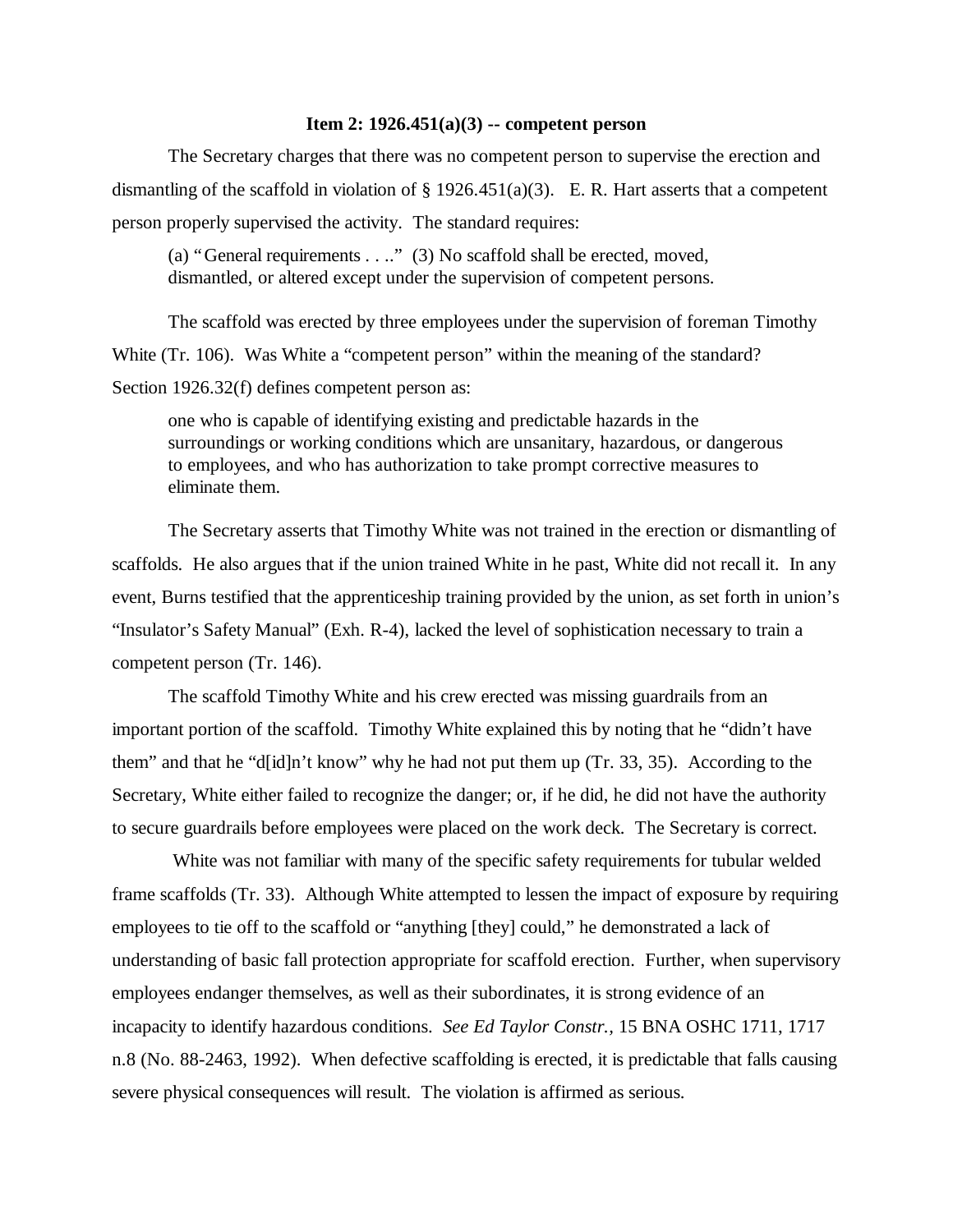#### *Penalty*

Four employees regularly worked at heights of up to 40 feet from a scaffold which was not erected under the supervision of a competent person (Tr.10). Because of the way the scaffold was erected, employees were in close proximity to a hazardous condition for a combined period of three days (Tr. 31). Many of the same penalty factors previously discussed for item 1 apply here. A penalty of \$1,000 is assessed.

### **Item 3: 1926.451(d)(10) -- guardrails**

 The Secretary alleges that employees worked from a scaffold work deck without guardrails, subjecting employees to falls of between 20 to 40 feet in violation of §  $1926.451(d)(10)$ . The standard requires:

(d) "Tubular welded frame scaffolds . . . ." (10) Guardrails made of lumber, not less than 2 x 4 inches (or other material providing equivalent protection), and approximately 42 inches high, with a midrail of 1 x 6 inch lumber (or other material providing equivalent protection), and toeboards, shall be installed at all open sides and ends on all scaffolds more than 10 feet above the ground or floor. . . .

As discussed, E. R. Hart's contention that the scaffold had guardrails while employees worked from it is rejected.

## *Use of harness and lanyard in lieu of guardrails*

E. R. Hart suggests that because employees tied off, they were not exposed to the hazard anticipated by the standard. E. R. Hart is incorrect for two reasons.

First, tying off does not offer the same level of protection as does installation of guardrails. While being tied off would prevent falling all the way to the ground, it would not prevent the fall in the first instance. Depending on where the lanyard was tied, an employee who fell might well be seriously injured by hitting either the tank wall or a lower portion of the scaffold. If the lanyard was tied where there was insufficient support to withstand the force of a fall, being tied off would offer only a false sense of security. Employees, here, tied to different portions of "scaffolding or pipes or anything you could, wherever you had to be" (Tr. 112). Scaffold parts need not be designed to withhold the amount of force required of anchorage points for a harness and lanyard system (*Compare* §§ 1926.104(b); 1926.502(d)(15) *with* §  $1926.451(d)(1)$ . Personal protective equipment might lessen the probability of serious injury,